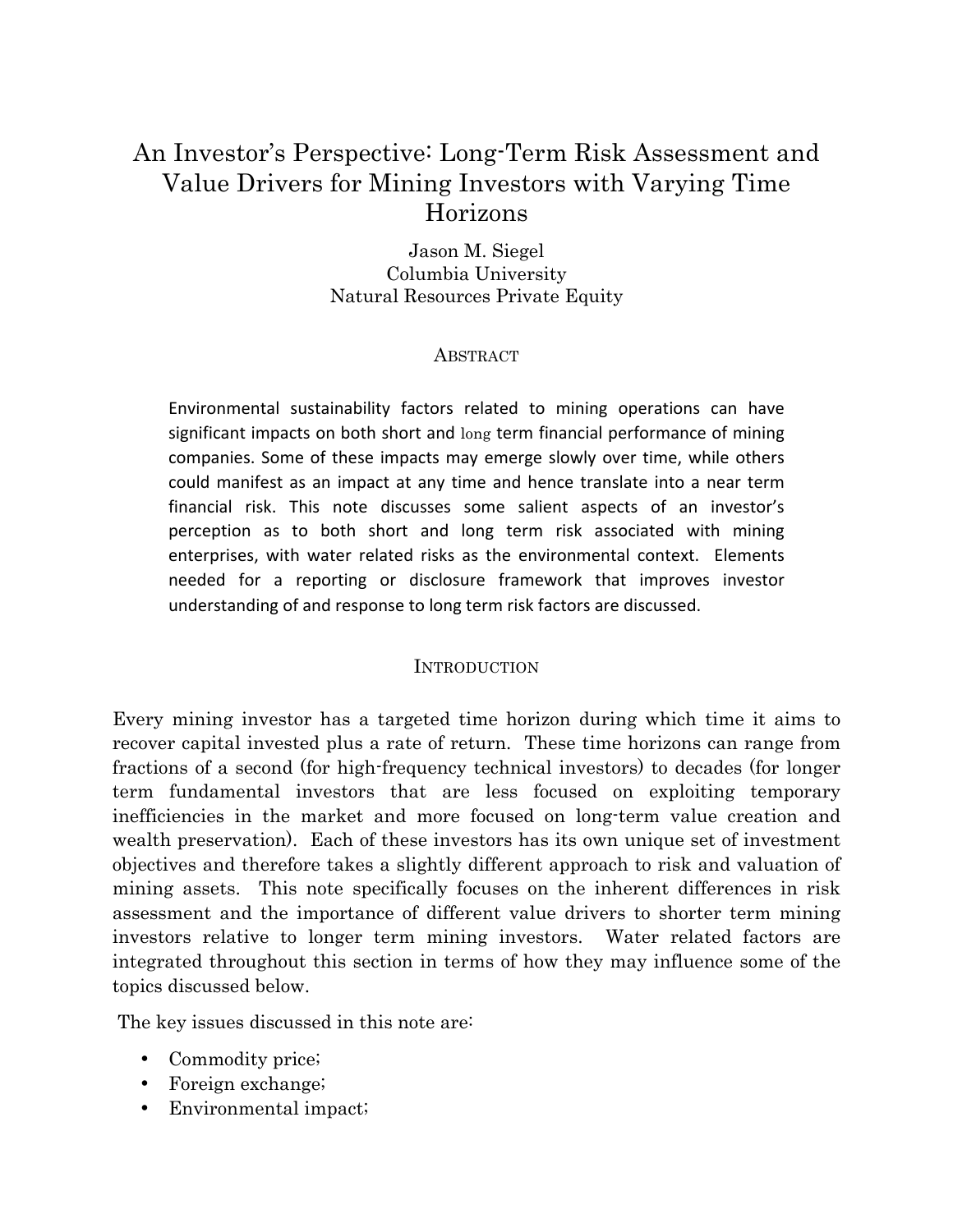- Social conflict / community relations;
- Natural disasters;
- Labor relations;
- Cost management;
- Infrastructure development;
- Offtake; and,
- Health and safety.

# COMMODITY PRICE

The commodity price is often considered the key determinant of a mine's profitability as it is the basis for the revenue derived from each quantity of a given commodity produced. Short term investors and long-term investors look at commodity price risk very differently.

Short term investors are often focused on temporary fluctuations in supply and demand. They react to data on temporary production stoppages and look at metrics such as warehouse levels as a determinant of how saturated the current market is for a particular commodity. Market announcements on growth in China, new housing starts, or unemployment can in the course of a given moment change a short-term investor's outlook on a given commodity sector. The spot market and forward curve are often the most widely used reference prices for predicting how successful a mine will be on a short-term (temporary) basis from selling its product.

Longer term investors are more concerned with the structural nature of a particular commodity and how long-term supply and demand imbalances will change over time. They look at new mines coming online and fundamental drivers of demand of both the commodity and the refined products for which each commodity is an input. They carefully examine things like cash-cost and grade and consider how evolving technologies and substitution (of alternative, lower cost commodities) may shape the sector over time. Long-term durability of demand is examined on the basis of the end consumers and temporary blips in consumption are not materially impactful.

To long-term investors, water related factors such as scarcity (which may result in requiring desalination) can increase mine capex and result in fewer new mines being built (as the economics may not work at given prices). In addition, changes in environmental regulations can impact operating costs associated with ongoing monitoring and remediation. This can result in an industry-wide shift in the cost curve, which can impact the pricing dynamics of a given commodity (if it costs more to produce a single unit). Given the large portion of global production of certain commodities that is located in highly concentrated areas (for geological reasons), even local changes that influence capital expenditures and operating expenses in a place such as Chile can have a profound effect on the global market.

US thermal coal is a good example a commodity that suffers from fundamental structural problems. The emergence of hydraulic fracturing technology has allowed a large amount US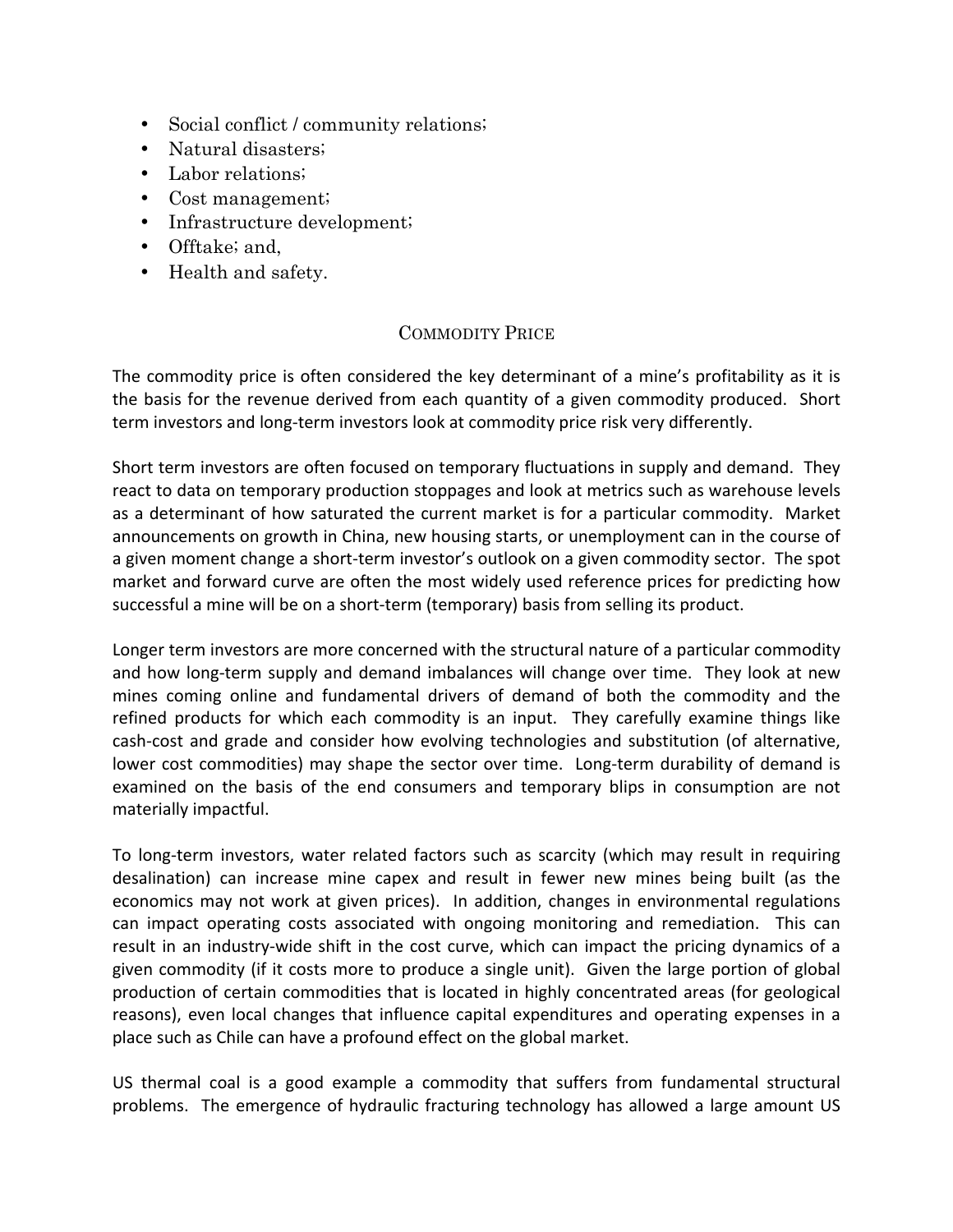natural gas to be produced which was previously inaccessible, which has resulted in a sharp decline in the US natural gas price. As a cleaner and cheaper form of energy, natural gas has made many coal mines uneconomic and an undesirable fuel source. Many long-term investors therefore believe that US thermal coal is a dying industry. However, from a short-term investor's perspective there is potentially an opportunity to exploit economic mines in areas where natural gas has not been discovered (or pipelines have not yet been built) until US natural gas infrastructure grows in such a way such that these mines can no longer economically produce.

## FOREIGN EXCHANGE

Foreign exchange is an important factor that influences a mine's profitability. Most commodities are sold to the international market in US dollars, however a material portion of a mine's costs is often denominated in local currency. For example, local workers and local supplies are often paid in the currency where a given mine is located. When the local currency appreciates, it costs more to compensate a mine's workers for the same amount of work and therefore a mine's profitability goes down (revenues remain constant and costs go up).

Short-term investors will look at temporary changes in emerging market economies as an important element in evaluating an investment decision. Higher cost mines will make less money and therefore are less desirable to own. Short-term mining investors will tailor their portfolios around mine's that will report positive news (e.g. good earnings) in the near-term and therefore having a view around currency fluctuations can impact their perspective which companies are more likely to make more money (and report to the market that this is the case).

Longer term investors will try to understand the long-term trends of a given foreign currency. They will ask questions such as whether long-term wage rates are fundamentally increasing and try to consider as a trade-off whether the work force is becoming more skilled and productive. The economy of a given country is often structurally examined and a long-term exchange rate will be assumed based on factors like anticipated population growth, quality of life improvements and foreign direct investment and less so on short term changes to interest rates and temporary macroeconomic indicators. It is important to note that many of the largest commodity producing countries have foreign exchange rates that are highly correlated to commodity prices, as commodities represent such a material portion of a given country's gross domestic product and exports. As it relates to water, it is therefore likely that an across-theboard increase to operating costs and capital expenditures can drive up both the price of a given commodity and also strengthen the currency of those countries who produce that commodity. However, to the extent the water related impact is very local, it is possible that the resulting effect may solely be that a particular country's production becomes less competitive or that the economics make it less attractive to develop a mine in that particular location. This can be detrimental to a commodity driven economy and currency.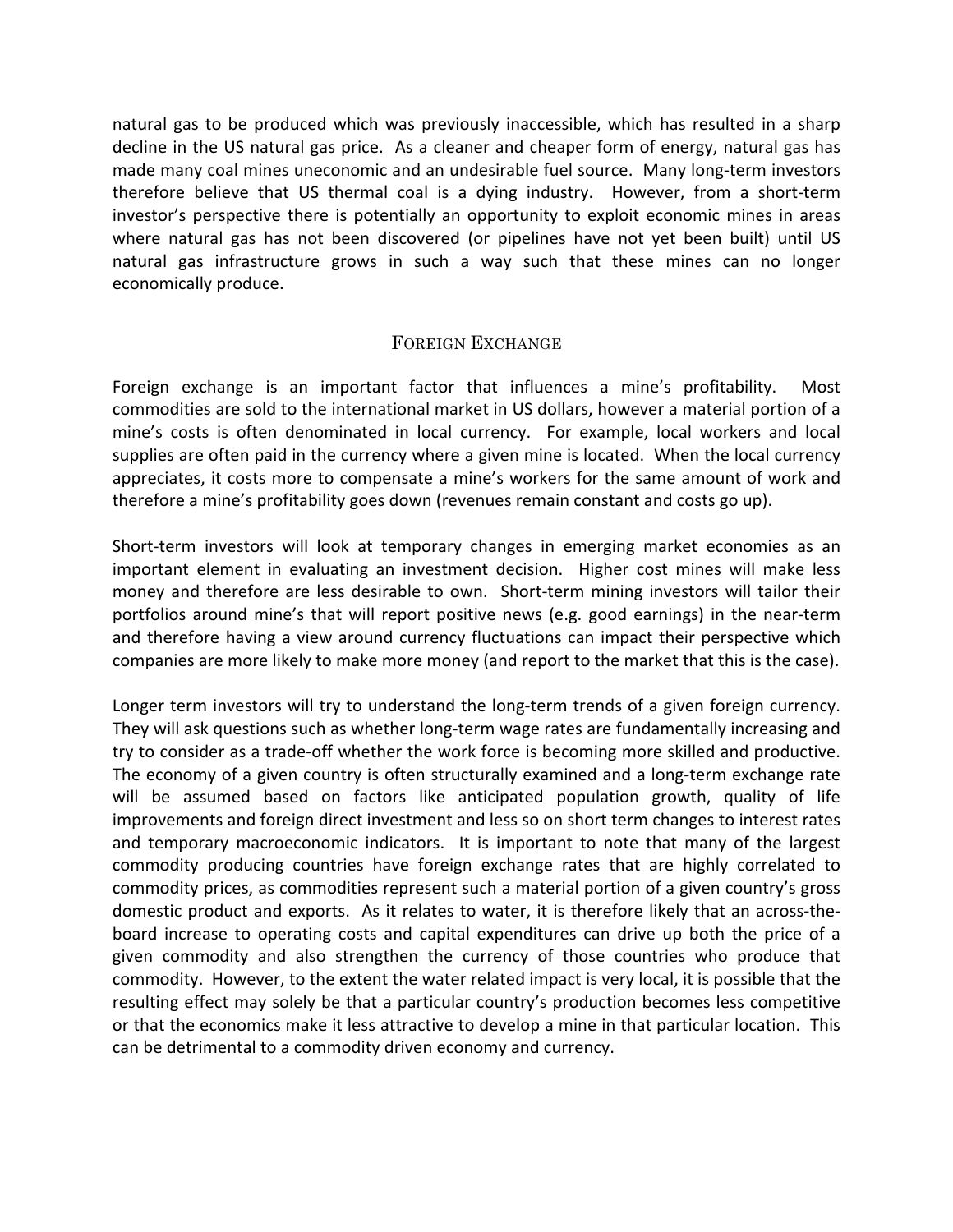### ENVIRONMENTAL IMPACT

Mining investors are concerned about the environmental impact of a mine mainly because it can impact profitability through increased monitoring costs, the permitting process and potentially cause production disruptions in the event of pollution or a reported violation. While both short-term and long-term investors are concerned with any sort of environmental impact that can lead to increased costs, a delay to the production timeline or either a temporary or permanent production stoppage, they view these risks very differently.

For example, an investor who is looking at a project with a 30-year time horizon may be less concerned with whether a mine's feasibility study or permit is delayed by one year, while a oneyear permitting delay might be reason alone for a short-term investor to exit a particular position. What is more important to a long-term investor is that the mine design is done properly and that over the life of the mine, the project produces efficiently and without material interruption. Investing in slightly more costly monitoring programs and preventative maintenance is worthwhile to long-term investors while shorter term investors may view these costs as wasteful.

A typical example of this is the stability and construction parameters of tailings ponds. While over time a number of jurisdictions have required that tailings ponds be lined, many countries in the world do not have any regulations requiring lining to be installed in order for a mine to receive its permit to operate. Longer term investors may see the potential implications of depositing the mine's acidic tailings into an unlined facility, however shorter term investors are likely to prefer that a mine pursue the most cost effective route to reach positive cash flow that complies with local laws and regulations.

If the market was perfectly efficient, these risks would be priced into project and company valuations. Companies with poorer monitoring programs that have less regard for the longterm implications of their actions would be less valuable (as their valuations would take into consideration the higher risk associated with investing in them). In reality however, there is a mismatch in how short-term and long-term investors view these risks given their objectives. If a mining company misses earnings as a result of increased spending on preventative measures (whose impact might not be felt for 10 years), a short term investor might view these expenses as simply a cost, while a long-term investor would look at this as an investment.

There is also often a misalignment with management, who tend to be rewarded based on short-term performance rather than continued preventative risk-avoidance. Investors have limited mine specific data available to them to assess how companies and management is doing preventing long-term risks. The issue is not data collection; we are convinced that mines collect and report this data internally (often, so it can be looked at after the fact in a high impact event). The problem appears to be consolidating mine-by-mine data and making it available to investors in a usable form. The result is a lack of incentive (especially for smaller companies in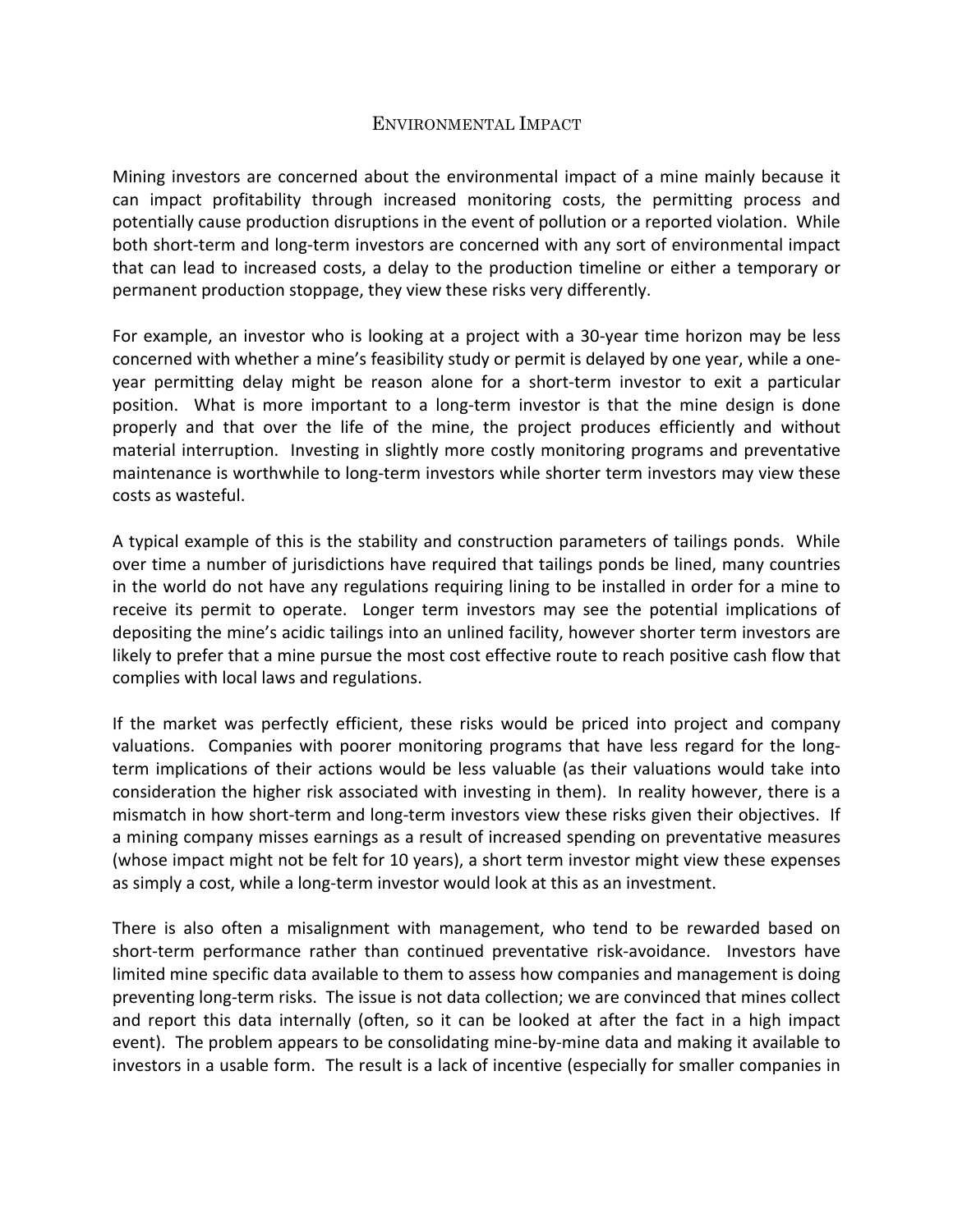need of capital) to do anything beyond what is required to mitigate longer term risk because investors cannot quantify the resulting impact into their valuation analyses.

#### SOCIAL CONFLICT / COMMUNITY RELATIONS

Maintaining good relationships with surrounding communities is essential for a mine to be successful over the long run. Local people often represent a material portion of the local work force and if not satisfied with the way a mining company is treating them, can cause social unrest, which can influence local regulations.

A long-term investor will place an emphasis on a given mining company building long-term relationships with the local people and their elected officials. Shorter term investors will often be more concerned about the current costs of operating locally and the potential immediate impact of any sort of disturbance on a mine's bottom line.

Water is most often consumed in mines in mineral processing, mine cooling systems, washing of equipment and transportation of ore in slurries. Some mines are located in areas where water is particularly scarce and a given mine's consumption may impact water availability for human consumption and agriculture. Longer term investors will often try to find a solution for water use that satisfies the needs of the local people as well as that of the mine as a foreseeable conflict over water may likely take place over the longer term. Shorter term investors will likely be focused on simply finding the lower cost water access, irrespective of its potential long term impact on the surrounding population.

To protect certain investors, as a condition to providing financing, it is often required that a given mine will adhere to Equator Principles or IFC standards, which set out international guidelines by which mining companies must follow when interacting with local communities. There are several pieces of literature which suggest that mines that adhere to IFC performance standards have significantly better engagement with local communities and lower resulting impact than those that do not. This relates to both water and other potential activities that can impact people located nearby to a given mine site.

## NATURAL DISASTERS

Every country has its own regulations that mines must adhere to in order to protect a given mine and the surrounding communities from natural disasters. These include earthquakes, floods and epidemics among other naturally occurring impactful events. Some companies strive to go above and beyond the minimum that is required by law and some investors insist that they do so. For example, each country has its regulations regarding the stability of tailings ponds based on the likelihood of flooding and seismic activity. While many companies simply adhere to the minimum local regulations, there are some companies that pride themselves on going above and beyond those requirements in order to reduce the risk of a low-probability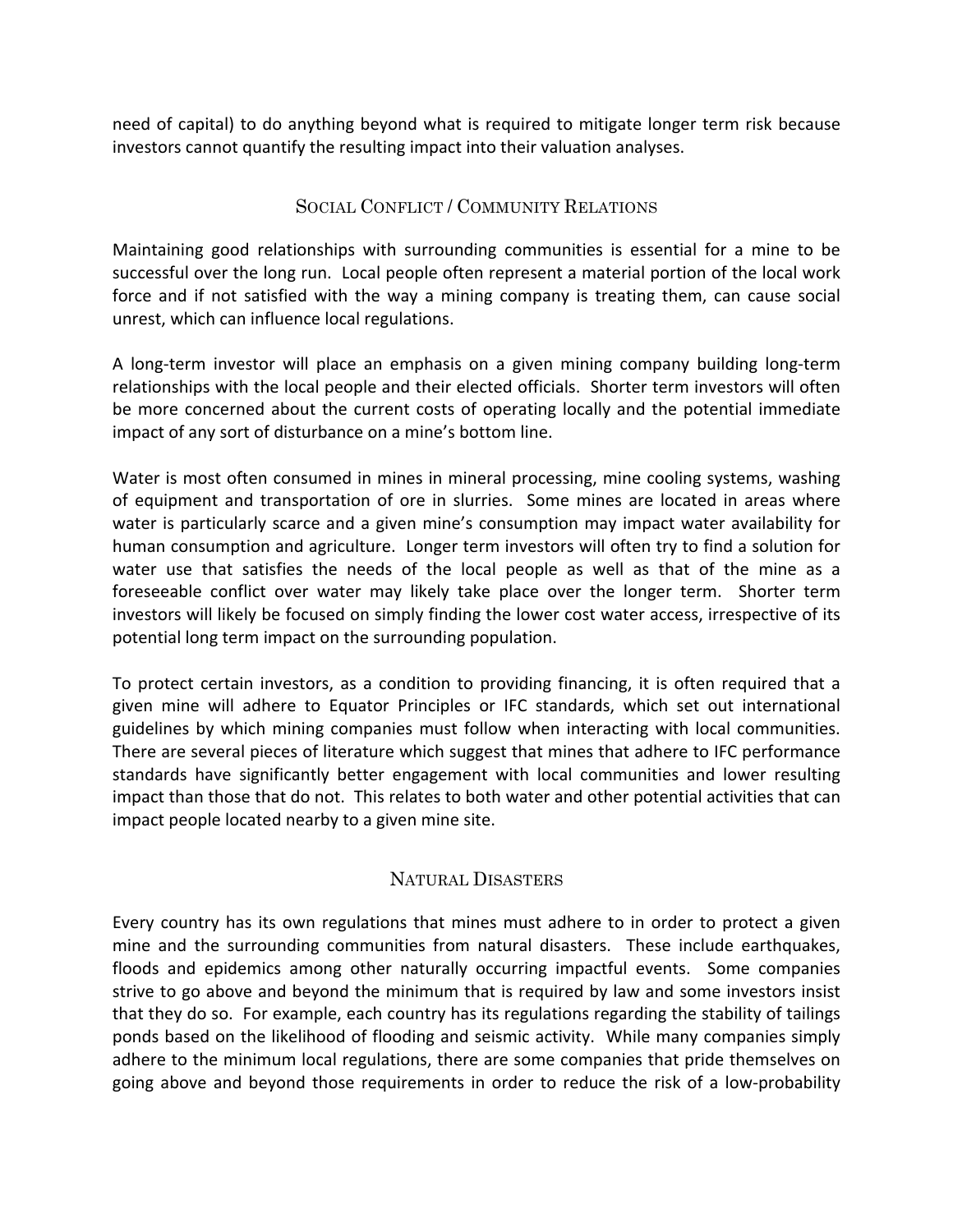high-impact event affecting any particular one of their assets having a larger monetary and reputational impact on the entire corporation.

A shorter term investor may not be concerned about protecting against such events because the probability of a natural disaster occurring during their holding period is significantly less. Longer term investors have a significantly higher probability of owning a mine during a period in which it is impacted by a natural disaster and therefore are more focused on protecting against these risks. A good example of this is to examine the policies and procedures of a large mine with  $50+$  years of reserves that is likely to be producing for decades to come relative to a narrow vein gold mine in Peru for example that may have less than a year of remaining reserves, but has been operating for 50+ years and continuously replenishes reserves as it is mined. The larger mining company will almost always invest significantly more money in preventing low-probability high-impact events, as the impact is both more easily quantifiable and more likely to occur (given the available information). The impact on the smaller company may in fact be greater, but it is uncertain given the mine could stop producing at any given time.

# LABOR RELATIONS

A large portion of mines globally are unionized and every several years, a mine will need to renegotiate terms with the local workforce. These negotiations often place restrictions on the ability for a mine to downsize and also set wage rates. Over the past decade, labor rates have put increasing cost pressure on mining companies as commodity prices have risen. Strikes have also caused production stoppages, which can cause a material impact to a mine's earnings in a particular period. Governments have also implemented "workers participation" regulations which mandate that companies must pay a minimum portion of their earnings to the local workforce.

Short-term investors will often be particularly sensitive to the impact of rising wage rates on a mine's cost as well as the impact of any sort of production stoppage that directly impacts a mine's bottom line. Longer term investors are often more focused on the fundamental impact of the relationship between a given mining company and its workers as well as any sort of longterm impact on wage rates relative to productivity.

## COST MANAGEMENT

Every mining company has various cost controls that have been implemented to try to ensure that the company and its assets are operated as efficiently and cost effectively as possible. Major mining companies have entire departments focused on implementing improvements to key performance metrics, with a major focus on cost. In some cases, this may include confirming that environmental monitoring (for example of water pollution) is not superfluous and that its assets are operating with the minimum number of people and resources as possible. Mergers and acquisitions in the industry (particularly in the private equity space) are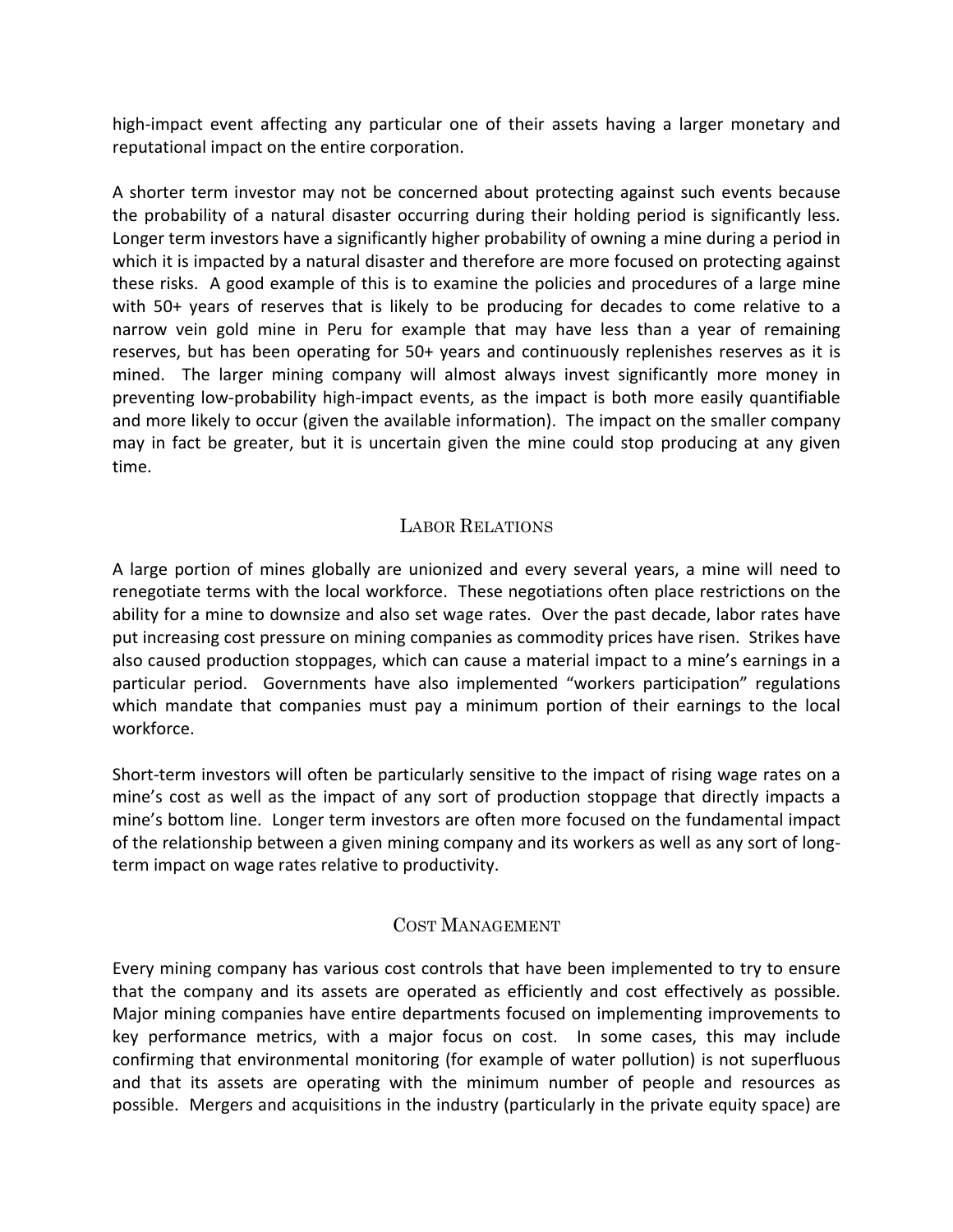frequently predicated on the ability to create value through more cheaply operating a given asset, thereby increasing profitability.

Short-term investors are often more concerned with a company's short-term performance and how that translates to immediate value creation, while longer term investors are often focused on whether cost cutting measures are sustainable and how any such changes may impact the mine's ability to produce in the long run.

A typical example of this is whether a mine invests in reserve replacement. Many underground mines need to continuously drill and define more reserves as ore is produced. An easy way to improve near-term profitability is to focus less on extending a given mine's life, which will reduce costs in the short term but cause a mine to run out of defined reserve more quickly. This is a frequent trade off that mine management needs to consider, about whether investing in the asset's future is worthwhile while partially sacrificing near term profitability.

## INFRASTRUCTURE DEVELOPMENT

Mining companies are frequently placed with the dilemma of whether to invest in long-term infrastructure such as building roads, rail, pipelines for water access or relying on more costly temporary means for the project to operate (such as utilizing trucks as the main means for transporting supplies and the finished product). For example, many mines during the development phase of a project (while they are trying to determine whether there are ample reserves and resources in the ground for a mine to be constructed) will truck water from local wells to the mine site. Once reserves are proven and studies are sufficiently bankable that demonstrate a mine should be built, only then will a mining company consider putting in a costly pipeline or desalination plant. Infrastructure investments can cost billions of dollars and take years to complete. These investments require a long-term commitment to production from a particular region and often a belief that a given geographic area will thrive in the long term.

Long term investors have the ability to look at a project from an entirely different perspective in that they can evaluate a region's geology and then make a determination about whether a means to easily access the area will likely be necessary and cost-effective over the long run. Shorter term investors are often focused on nearer term profits and whether a given investment will result in visible value creation during their shorter investment horizons.

## **OFFTAKE**

The physical metal that a mine produces can have significant strategic value to industrial consumers and metals traders. A mine's production is ultimately sold to an end user that will turn a given commodity into a finished product. These downstream consumers value security in their supply chain and are therefore often to pay a premium or provide financing to mines willing to provide them with certainty of supply.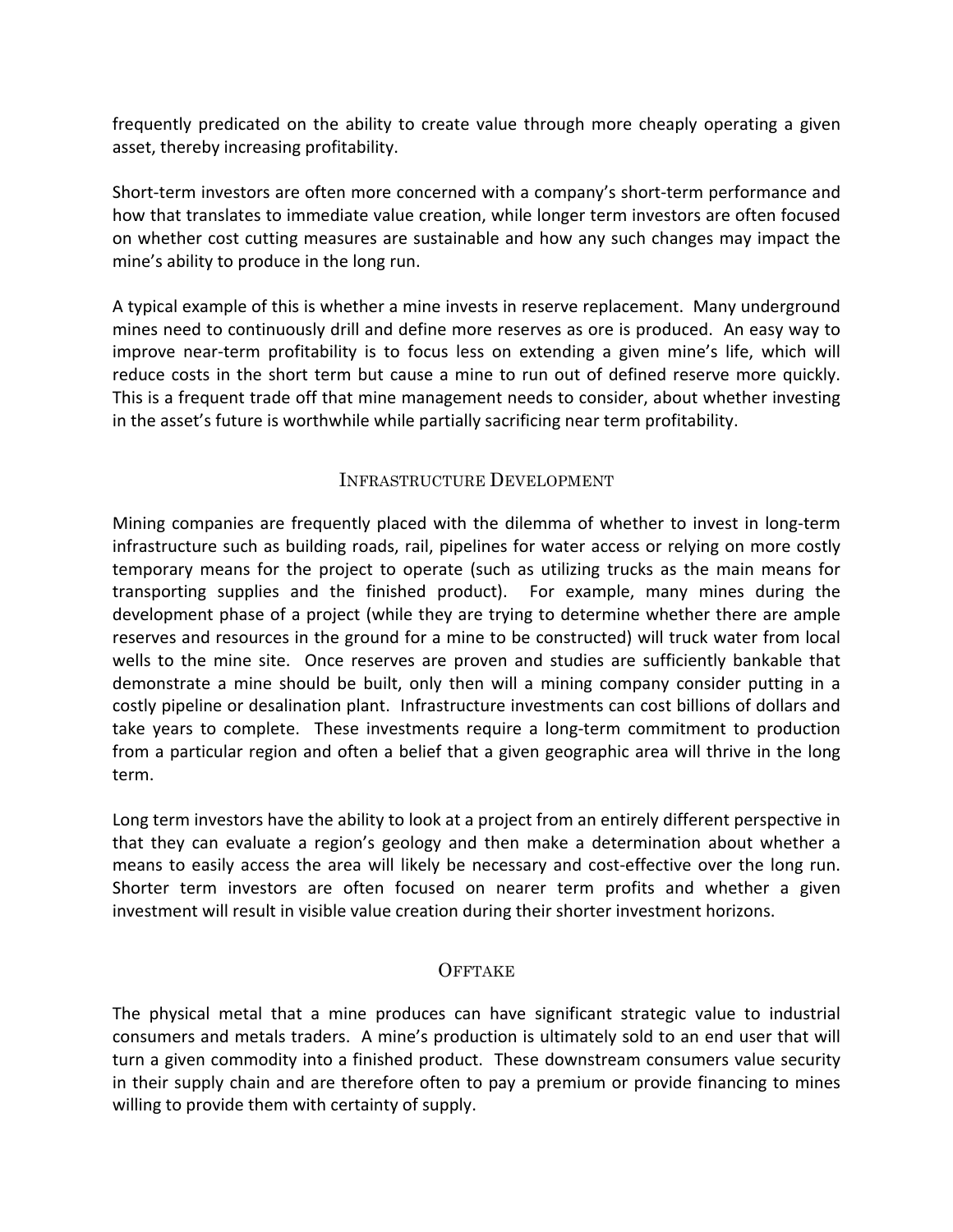Shorter term investors are more likely to be willing to sell a mine's long-term physical production to enhance a mine's short term cash flow or to cater to a mine's near term financing needs. Longer term investors tend to be much more reluctant to give away the rights to a mine's physical production because they realize the importance of this to a long-term strategic purchaser and would prefer to sell on a competitive basis to the open market with more leverage and keep the value associated with the physical supply of their finished product to themselves.

# HEALTH AND SAFETY

Mines in every jurisdiction are required by law to operate safely and take certain minimum necessary precautions, however different companies go to different lengths to ensure this is the case. Unsafe mines are subject to being shut down and can result in sizable lawsuits and settlements against the companies operating them.

Longer term investors will often be focused on ensuring that proper monitoring and preventative programs are in place to ensure there are no systematic issues over the long run. There include monitoring air pollution, water pollution as well as direct monitoring of the ongoing health of the company's employees. A poor safety record can result in bad publicity for a mining company and poor community and governmental relations. Short term investors can be less concerned for example about a mine's performance preventing respiratory infections that can take years to become evident. Longer term investors need to consider the financial implications of being continuously burdened with worker lawsuits later on down the line which will ultimately impact a company's profitability and valuation.

# SUMMARY / CONCLUSION

Long-term and short term investors have different investment objectives and therefore take different approaches to value mining assets and mitigate risk. On each of the key issues discussed above, the time horizon that the given investor is targeting fundamentally influences the actions each of them prefer to be taken by the companies they invest in.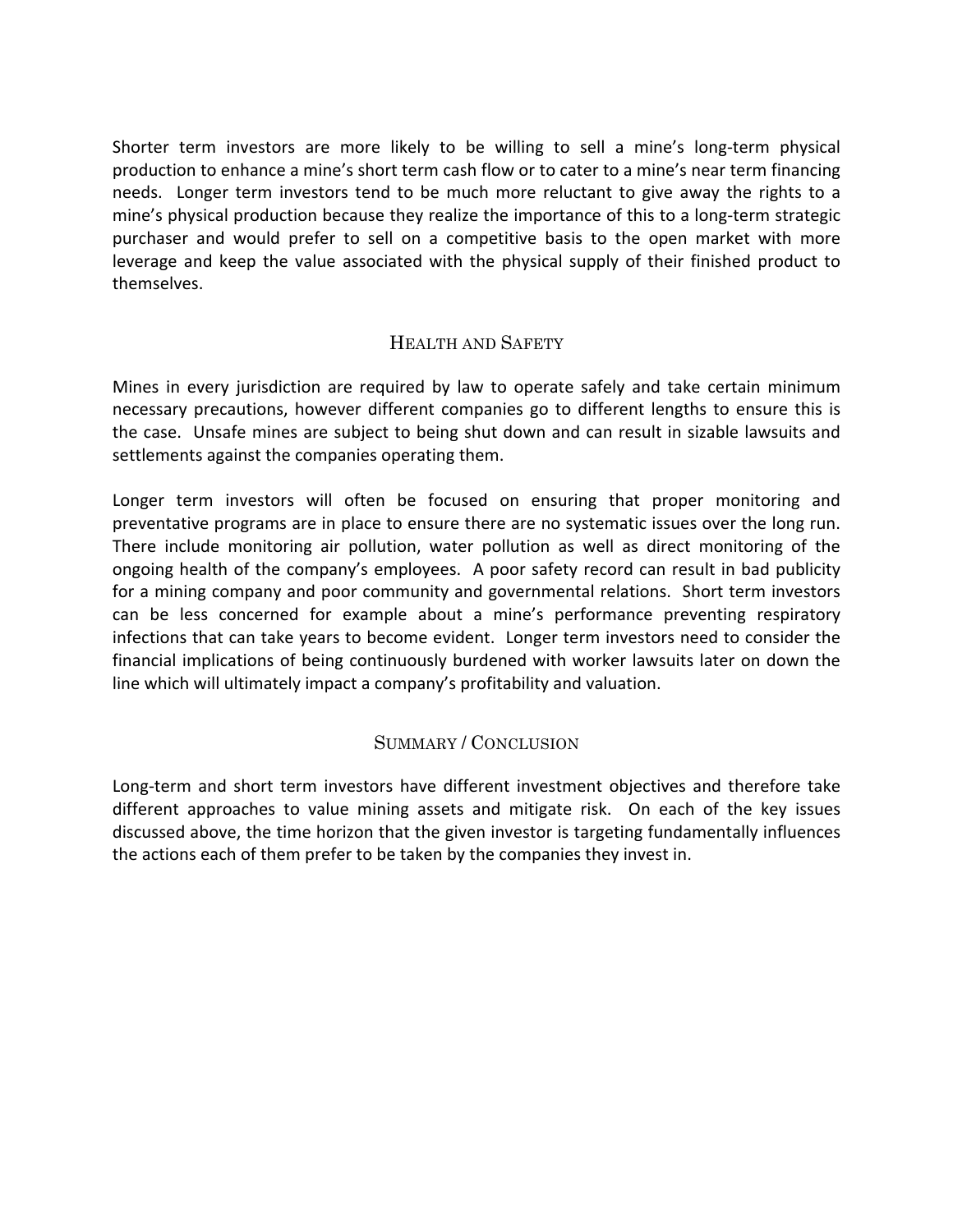| Value Driver and Risk Assessment Summary Table |                                                                                                                                                                                                                                                                                                                                |                                                                                                                                                                                                    |                                                                                                                                                                                           |  |  |
|------------------------------------------------|--------------------------------------------------------------------------------------------------------------------------------------------------------------------------------------------------------------------------------------------------------------------------------------------------------------------------------|----------------------------------------------------------------------------------------------------------------------------------------------------------------------------------------------------|-------------------------------------------------------------------------------------------------------------------------------------------------------------------------------------------|--|--|
| Issue                                          | Examples of<br><b>Short-term Focus</b>                                                                                                                                                                                                                                                                                         | Examples of<br>Long-term Focus                                                                                                                                                                     | Examples of<br>Potential<br>Additional<br>Disclosure                                                                                                                                      |  |  |
| <b>Commodity Price</b>                         | Warehouse levels, mine<br>labor strikes, current<br>industry cash costs,<br>TCRCs, current demand<br>for refined products /<br>from end users, current<br>performance of key<br>demand markets / key<br>economic indicators,<br>weather conditions that<br>impact supply, natural<br>events that cause<br>production stoppages | New mining technologies,<br>long-term cost / grade<br>trends, availability of<br>substitutes for<br>replacement in end<br>market, changes in<br>environmental<br>regulations / monitoring<br>costs | More detailed<br>breakdown of mine-<br>specific costs, more<br>detailed estimates<br>of mine<br>development<br>timelines, more<br>disclosure on<br>demand from end<br>users / trade flows |  |  |
| Foreign Exchange                               | Changes in year to year<br>inflation, interest rates,<br>government debt levels,<br>recession indicators,<br>export / trade                                                                                                                                                                                                    | Political stability,<br>improving labor force /<br>education rates, durable<br>demand for a country's<br>products and labor                                                                        | Mine-specific<br>disclosure on cost<br>and capex<br>denominations in<br>local currency<br>versus US dollars                                                                               |  |  |
| Environmental<br>Impact                        | Permitting delays,<br>increased monitoring<br>costs, production<br>disruption as a result of<br>pollution, stronger<br>(higher cost) legislation<br>to protect against high-<br>impact events                                                                                                                                  | Lack of environmental<br>monitoring, weak<br>environmental<br>monitoring program, lack<br>of preventing measures<br>in place to protect<br>against high impact<br>events, clean-up costs           | Mine-specific<br>monitoring costs,<br>estimates impact of<br>environmental<br>incidents                                                                                                   |  |  |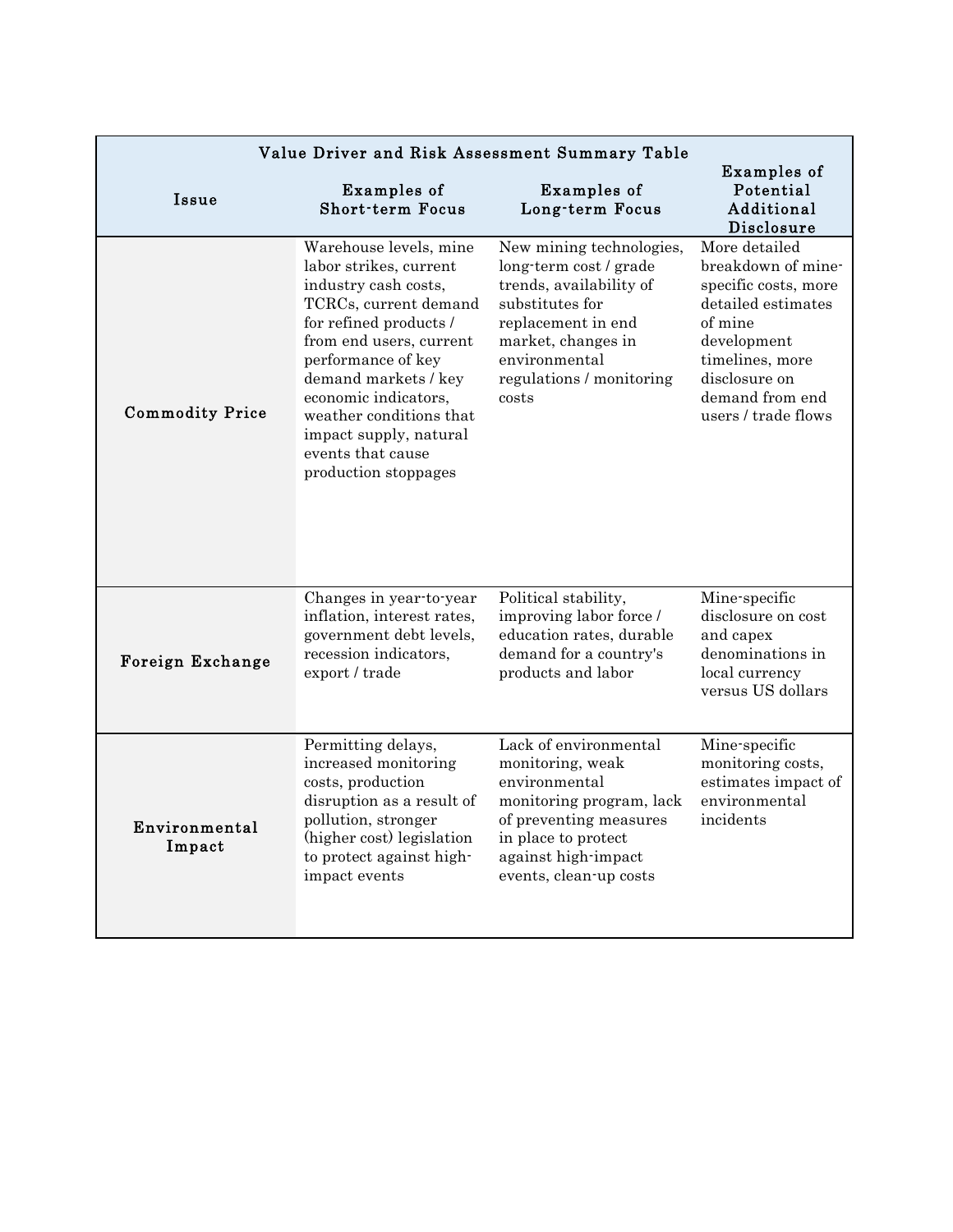| Social Conflict /<br><b>Community Relations</b> | Higher costs as a result<br>of agreements with local<br>communities, higher<br>costs associated with<br>water use, stricter local<br>compliance<br>requirements leading to<br>higher development<br>costs | Poor relationship with<br>local communities, social<br>conflict over water use,<br>lack of compliance with<br>international standards                                         | Mine specific social<br>and community<br>costs, capex and<br>cost implications on<br>a mine by mine<br>basis of complying<br>with improved<br>international<br>standards |
|-------------------------------------------------|-----------------------------------------------------------------------------------------------------------------------------------------------------------------------------------------------------------|-------------------------------------------------------------------------------------------------------------------------------------------------------------------------------|--------------------------------------------------------------------------------------------------------------------------------------------------------------------------|
| <b>Natural Disasters</b>                        | Earthquakes, floods,<br>epidemics that cause<br>production stoppages,<br>increased costs<br>associated with<br>protecting against low-<br>probability high-impact<br>events                               | Lack of preventative<br>measures to protect<br>against natural<br>disasters, lack of<br>investment to put at risk<br>value of reserves /<br>resources                         | Mine specific<br>design parameters,<br>ongoing costs and<br>capex associated<br>with protecting<br>against high<br>impact events                                         |
| <b>Labor Relations</b>                          | Rising wage rates,<br>implementation of<br>workers participation<br>legislation, labor strikes                                                                                                            | Fundamental lack of<br>training, lack of<br>education / skilled labor<br>necessary to mine,<br>relationship between<br>workers / unions and<br>mine management /<br>corporate | Impact of yearly<br>union negotiations<br>on cash costs,<br>timing of contract<br>renegotiations,<br>better disclosure on<br>productivity /<br>performance<br>measures   |
| <b>Cost Management</b>                          | Increased<br>environmental<br>monitoring costs, lack of<br>cost cutting /<br>operational efficiency<br>measures                                                                                           | Fundamental increases<br>in baseline costs, long-<br>term increase in supplies<br>and materials                                                                               | Mine specific,<br>categorized<br>breakdown of costs                                                                                                                      |
| Infrastructure<br>Development                   | High capex, capex<br>overruns, financing risk                                                                                                                                                             | Inability to produce at<br>targeted production<br>levels, lack of expansion<br>capacity, high cost<br>transportation as a result<br>of lack of infrastructure                 | Trade off study<br>analysis of<br>infrastructure<br>solutions<br>performed at the<br>mine level                                                                          |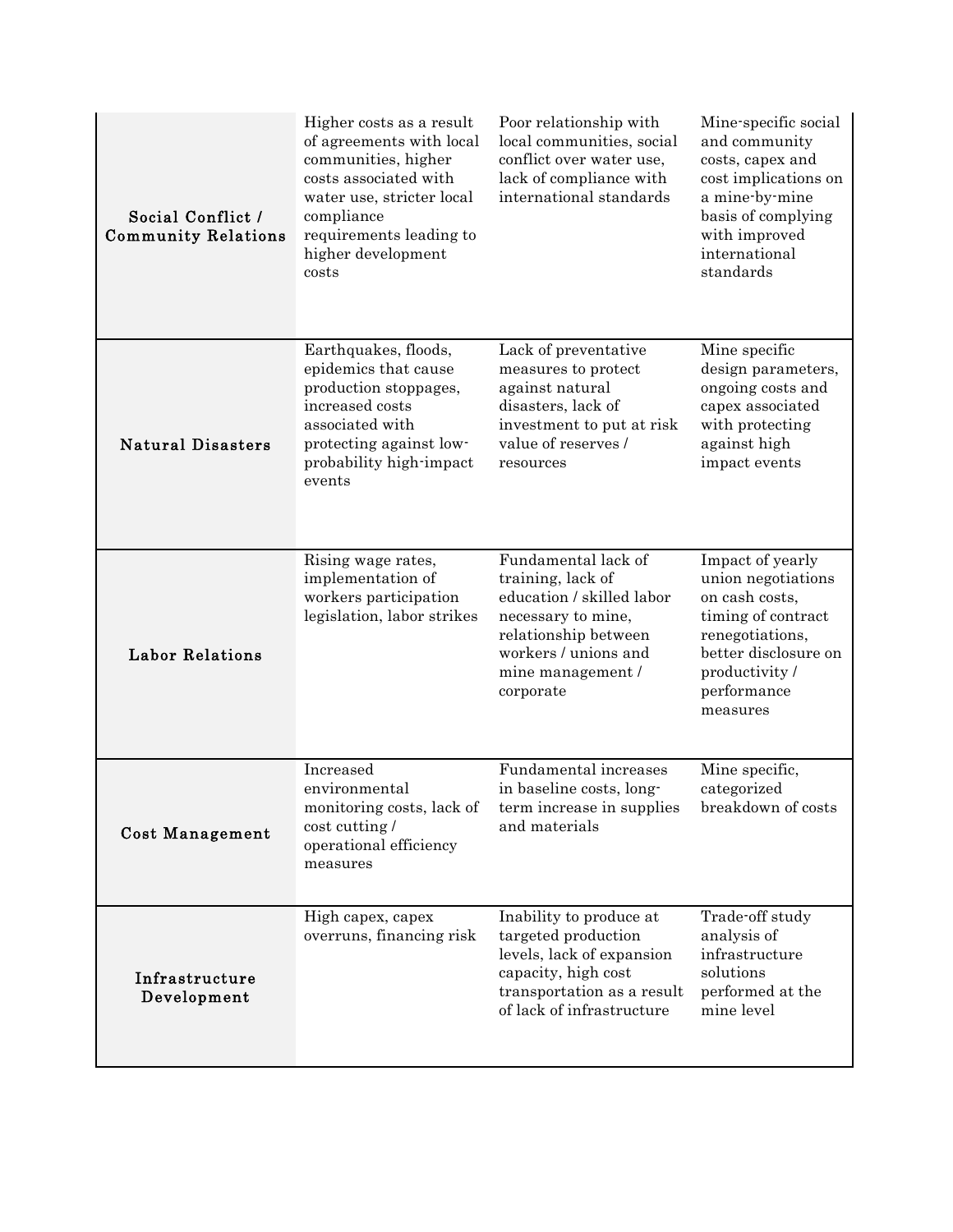| Offtake                  | Potential financial<br>source from strategic<br>investors                                        | Strategic value in a<br>mine's product                                                     | Detailed mine<br>offtake terms,<br>contractual<br>commitments.<br>annual P&L made<br>by offtakers      |
|--------------------------|--------------------------------------------------------------------------------------------------|--------------------------------------------------------------------------------------------|--------------------------------------------------------------------------------------------------------|
| <b>Health and Safety</b> | Temporary production<br>stoppages due to injury,<br>higher health and safety<br>/ training costs | Bad publicity that can<br>cause long-term brand<br>damage, major lawsuits,<br>labor claims | Better disclosure of<br>contingent<br>liabilities and<br>mine-level health<br>and safety<br>statistics |

In a perfectly efficient market, long-term and short-term investors would be aligned as the securities would be priced taking into consideration all of the risks perceived to exist in the market based on the information available. However, there is a lack of available mine specific information which limits investors abilities to assess and quantify risk and the potential resulting impact, which likely leads to certain risks being mispriced.

The issue is not related to collection – mines collect ample information that would enable these risks to be analyzed (an example mining reporting framework is included in Exhibit A). The problem pertains to making the necessary data available to the public and presenting it in a way that is easy to understand. Without a greater incentive for companies to do so or regulation that mandates that things be done a certain way, there is not a mechanism in place to protect investors against the risks they cannot evaluate. Better disclosure would enable investors to more easily identify those companies whose practices match their investment objectives. The companies themselves could choose whether trying to carry out the actions necessary to meet the needs of those investment objectives is worthwhile to them.

The onus of making sure companies are mitigating risks lies both with government regulators and investors (who are trying to mitigate financial loss for themselves and the companies they invest in), however without the necessary information to assess probability or impact, there is little that can be done.